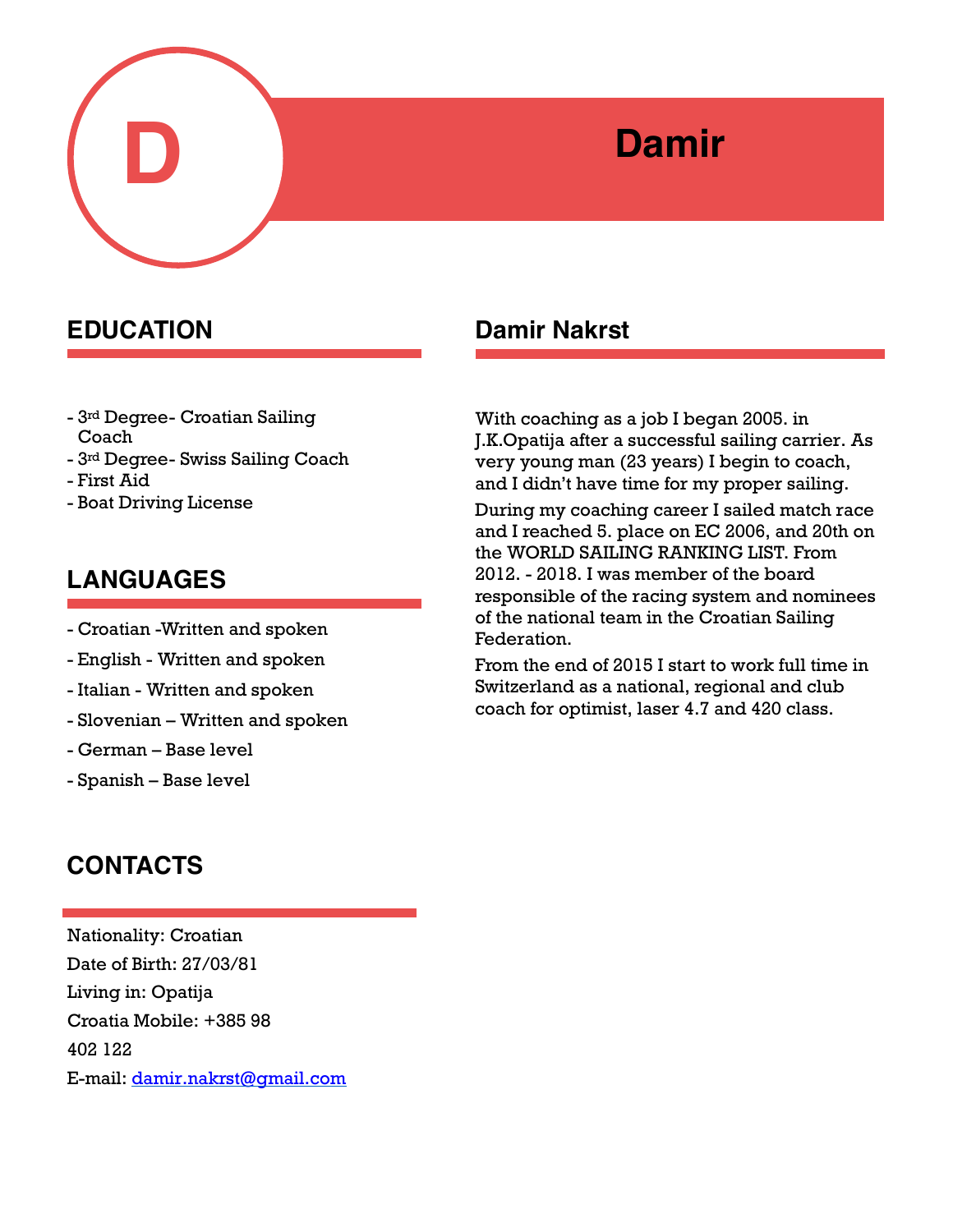# **SAILING EXPERIENCE**

### OPTIMIST:

Optimist WORLD Championships: 9th, 11th,25th place overall 3rd place team race 1996

Optimist European Championships: 15th place overall

National Championships:

1995, 1996 1. place Croatian Championship 1992 2. place Croatian Championship 1994, 1995 Austrian nationals 1. place 1993, 1995,1996 Swiss nationals 1. place 1996 Dutch nationals 2. place

### 470 Class

3 times national junior Champion 10th PLACE WC AND EC JUNIOR CHAMPIONSHIP

### Match Race

5th place EC 20th place world ranking

## **WORK EXPERIENCE**

**COACH • JK Opatija • 2005 – 20014**  Head coach for youth Classes

**EXECUTIVE BOARD MEMBER • CROATIAN SAILING FEDERATION • 2012 – 2018** 

**COACH • SWISSE SAILING • 2015 – PRESENT**  National Coach for Optimist, laser 4.7, 420 Class

**Co-FOUNDER • weSail • 2017**  Co-founder and head coach

## **COACH AWARDS**

Best coach city of Opatija 2007,2008,2010,2011,2014

Special award from Croatian sailing federation 2010, 2012, 2013. (junior coaching)

Several times I was coaching Croatian national teams OPTIMIST , LASER 4.7, LASER RADIAL , BYTE CII,